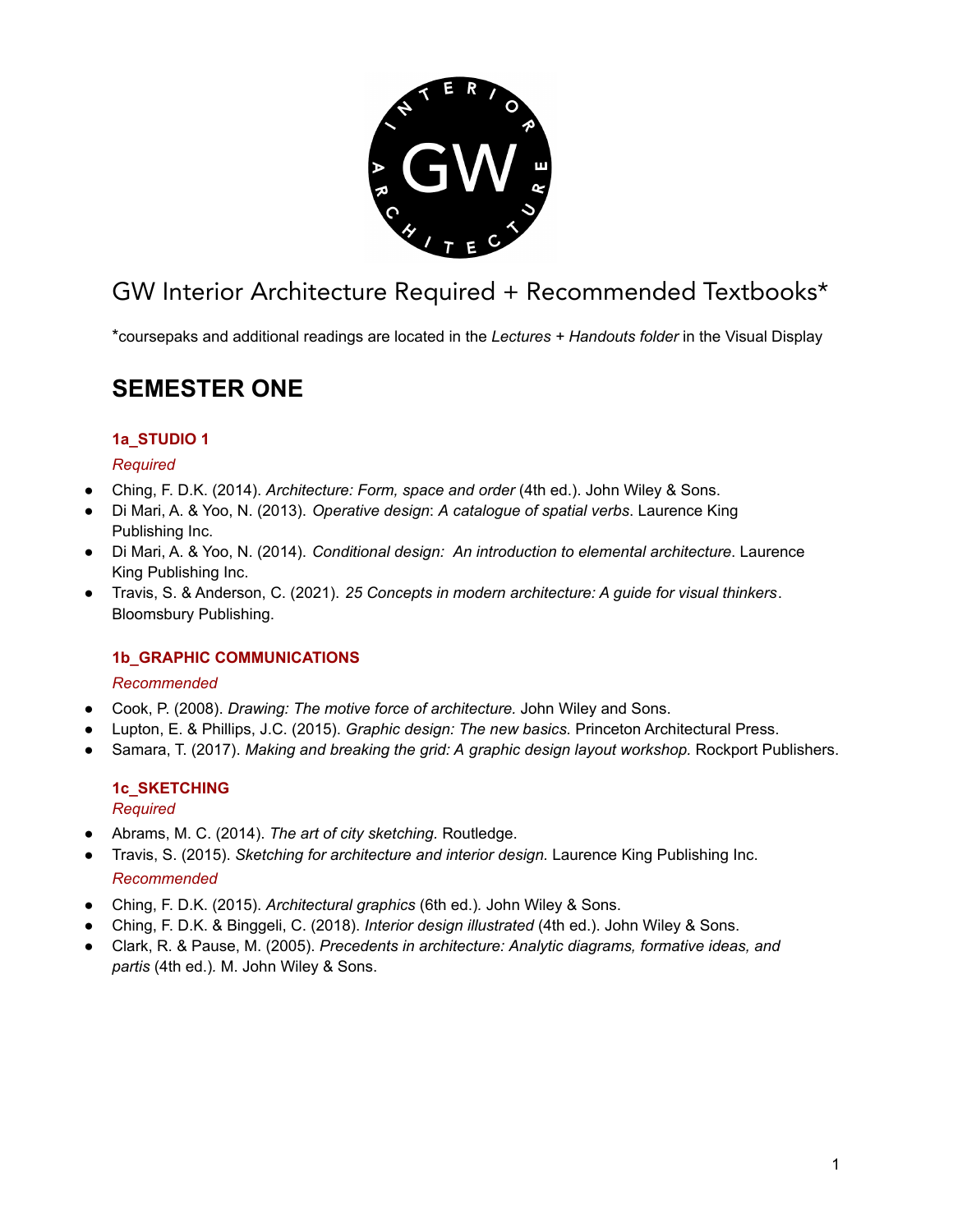# **SEMESTER TWO**

# **2a\_STUDIO 2**

*Required*

- Rengel, R. J. (2016). *The interior plan: Concepts and exercises* (2nd ed.). Fairchild Book USA.
- Julius, P. & Zelnik, M. (1979). *Human dimensions & interior space: A sourcebook of interior design standards*. Crown Publishing Group.

## **2b\_MATERIALS + COLOR**

*Recommended*

- Albers, J. (1963). *Interaction of color.* Yale University Press.
- Itten, J. (1970). *The elements of color.* John Wiley & Sons.
- Brown, R. I. & Farrelly, L. (2012). *Materials and interior design.* Laurence King Publishing Inc.

# **2c\_DIGITAL DESIGN**

- 2010 ADA Standards for Accessible Design (ADA) <https://www.ada.gov/regs2010/2010ADAStandards/2010ADAStandards.pdf>
- Bobrick Accessibility Videos https://www.bobrick.com/resource-center-2/ada-compliance-education/ada-accessibility-videos/
- Bobrick Restroom Accessories <https://www.bobrick.com/resource-center-2/tools/bim-objects-cad-tds/>
- BIM Smith https://bimsmith.com
- ARCAT <https://arcat.com>
- BIM Object [https://bimobject.com](https://arcat.com)
- Textures [https://textures.com](https://arcat.com)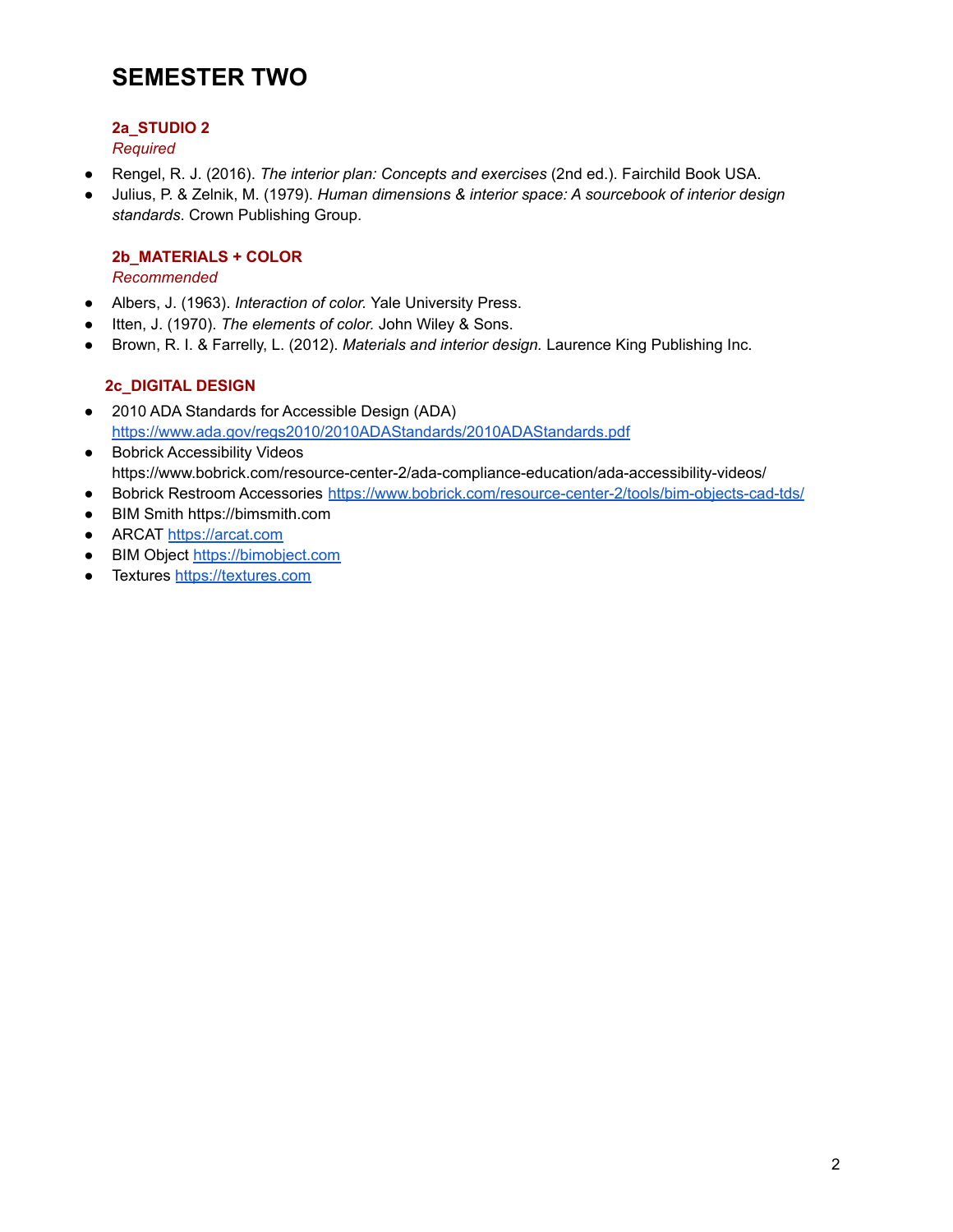# **SEMESTER THREE**

# **3a\_STUDIO 3**

## *Required*

- Di Mari, A. & Yoo, N. (2013). *Operative design*: *A catalogue of spatial verbs*. Laurence King Publishing Inc.
- Grimley, C. & O'Shea, L. (2013). *The interior design reference + specification book.* Rockport. *Recommended*
- *●* ANSI (ICC) A 117.1 2017 Edition (Hardcopy or pdf); ICC
- *●* Ching, F. D.K. (2015). *Architectural graphics* (6th ed.)*.* John Wiley & Sons.
- Ching, F. D.K. (2014). *Architecture: Form, space and order* (4th ed.). John Wiley & Sons.
- Ching, F. D.K. (2019). *Building construction illustrated* (6th ed.). John Wiley & Sons.
- Harmon, S. & Kennon K. (2022). *The codes guidebook for interiors.* John Wiley & Sons.
- Julius, P. & Zelnik, M. (1979). *Human dimensions & interior space: A sourcebook of interior design standards*. Crown Publishing Group.
- Reznikoff, S. C (1986). I*nterior graphic and design standards.* Whitney Library of Design.
- Rhoads, M.A. (2010). *The ADA companion guide: Understanding the Americans with disabilities act accessibility guidelines (ADAAG) and the architectural barriers act (ABA).* John Wiley & Sons.

## **3b\_MODERN HISTORY**

#### *Required*

- Blake, P. (1996). *Master Builders: Le Corbusier, Mies van der Rohe, and Frank Lloyd Wright.* W. W. Norton & Company.
- Coursepak. Includes articles from a variety of sources such as; The New York Times, The Washington Post, The Los Angeles Times, The Guardian, and ArchDaily.com.
- Filler, M. (2007). *Makers of modern architecture: From Frank Lloyd Wright to Frank Gehry*.The New York Review of Books.
- Filler, M. (2013). *Makers of modern architecture, Volume II: from Le Corbusier to Rem Koolhaas*. The New York Review of Books.
- Travis, S. (2015). *Sketching for architecture and interior design.* Laurence King Publishing Inc.
- Travis, S. & Anderson, C. (2021). *25 Concepts in modern architecture: A guide for visual thinkers*. Bloomsbury Publishing.

#### *Recommended*

- *●* Blake, P. (1993). *No place like utopia: Modern architecture and the company we kept*. W.W. Norton & Company.
- *●* Colquhoun, A. (2002). *Modern architecture*. Oxford.
- Curtis, W. J. R. (1996). *Modern architecture since 1900*. Phaidon.
- Charlotte, P. (2001). *Design of the 20th century*. Taschen.
- Favole, P. (2011). *The story of contemporary architecture*. Prestel.
- Favole, P. (2012). *The story of modern architecture*. Prestel.
- Molinari, L. (2015). *Architecture: movements and trends from the 19th century to the present*. Skira Editore S.p.A.
- Sudjic, D. (2015). *Fifty modern buildings that changed the world*. Conran Octopus.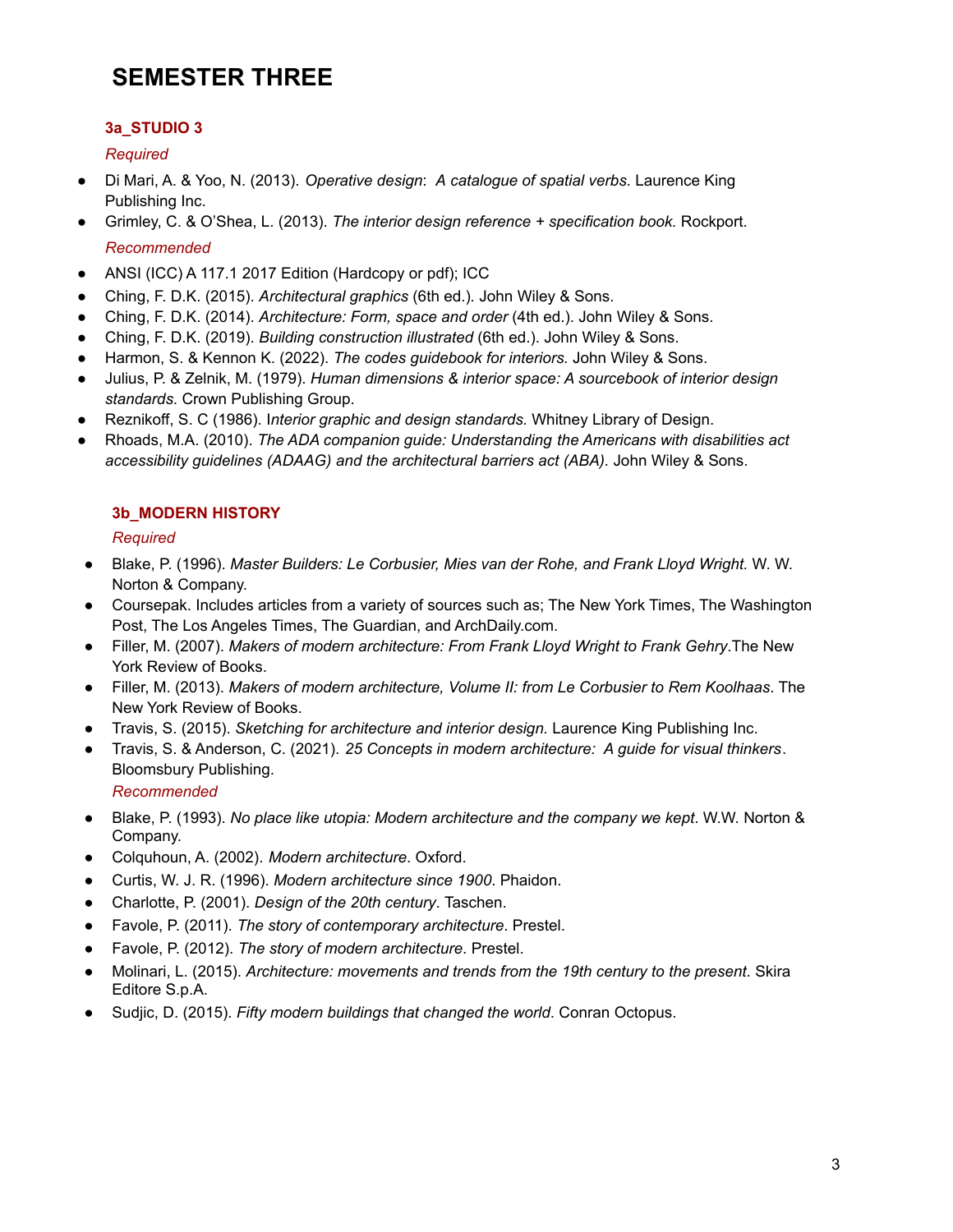#### **3c\_SUSTAINABILITY**

#### *Required*

- *●* Carson, R. (2002). *Silent spring.* Houghton Mifflin Company.
- Building Research Establishment, *BREEAM*, on their website [https://www.breeam.com/](http://www.breeam.com/)
- Green Globes, *The Green Building Initiative,* free download on Green Globes website [https://www.thegbi.org/green-globes-certification/](http://www.thegbi.org/green-globes-certification/)
- United States Green Building Council (USGBC), free download on USGBC website [http://www.usgbc.org](http://www.usgbc.org/)
- International Living Future Institute, <https://living-future.org/lbc/>
- *International WELL Building Institute* (IWBI), free download on their website [https://www.wellcertified.com/](http://www.wellcertified.com/) *Recommended*
- *●* Anderson, R. & White, R. (2009). *Confessions of a radical industrialist: Profits, people, purpose-doing business by respecting the earth.* St. Martin's Press.
- *●* Bogatyreva, O. & Shillerov, A. (2015). *Biomimetic management: building a bridge between people and nature (Biomimetica).* CreateSpace Independent Publishing Platform.
- *●* Hawken, P. & Lovins, A. (2000). *Natural capitalism: creating the next industrial revolution.* US Green Building Council.
- *●* Kibert, C. J. (2016). *Sustainable construction: Green building design and delivery.* John Wiley & Sons.
- *●* McDonough, W. & Braungart, M. (2002). *Cradle to cradle.* North Point Press.
- *●* McDonough, W. & Braungart, M. (2013). *The upcycle: Beyond sustainability designing for abundance.* North Point Press.
- *●* Moser, G. & et al. (2002). *People, places, and sustainability.* Hogrefe & Huber Publishing.
- *●* Owen, D. & et al. (2010). *Green metropolis: What the city can teach the country about true sustainability.* Riverhead Books.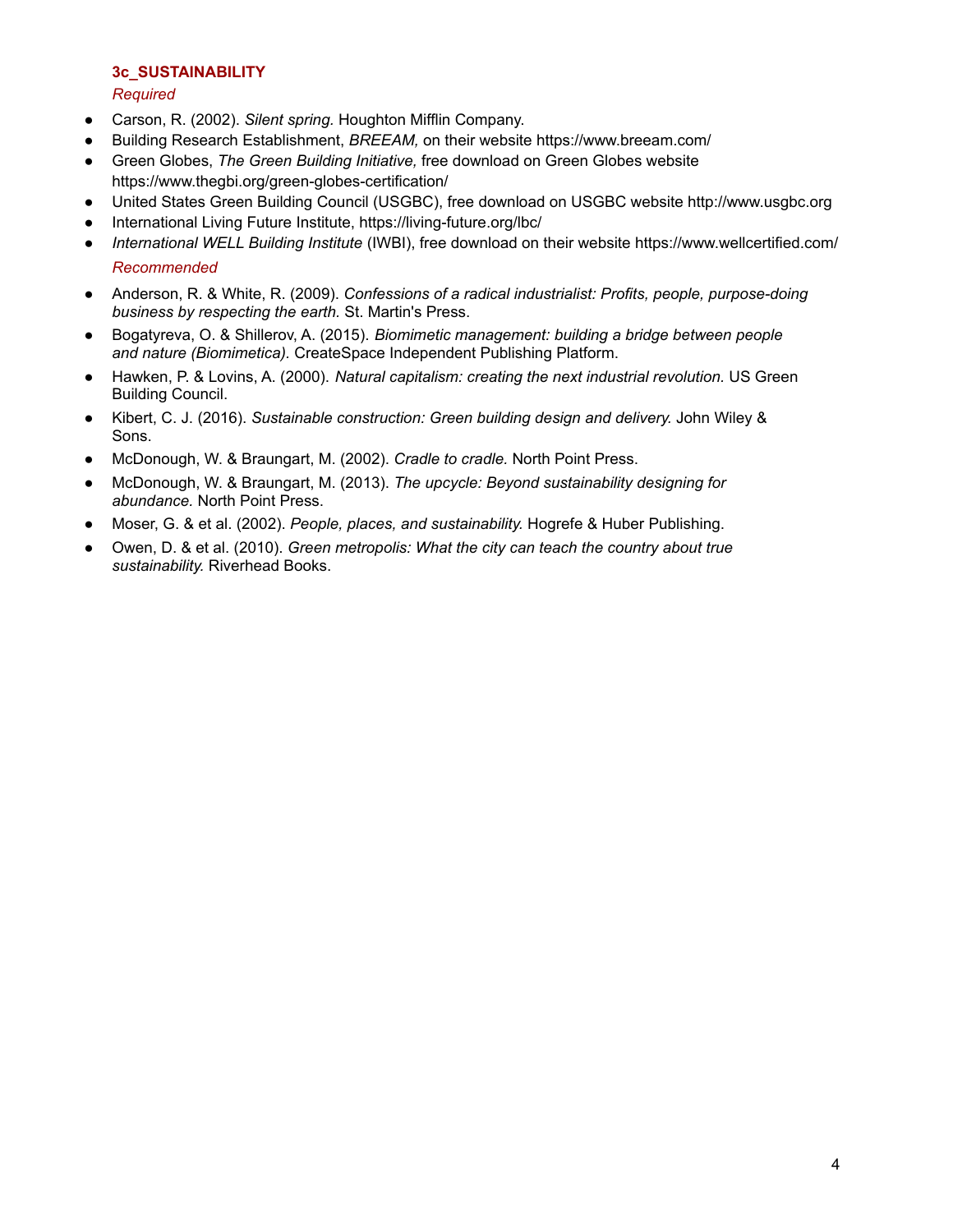# **SEMESTER FOUR**

## **4a\_STUDIO 4**

*Required*

- Nussbaumer, L. (2009). *Evidence based design for interior designers*. Fairchild Books.
- Ching, F. D.K. (2015). *Architectural graphics* (6th ed.)*.* John Wiley & Sons.
- Ching, F. D.K. (2019). *Building construction illustrated* (6th ed.). John Wiley & Sons.
- Ching, F. D. K. (2014). *Architecture: Form, space and order* (4th ed.). John Wiley & Sons.
- Harmon, S. & Kennon K. (2022). *The codes guidebook for interiors.* John Wiley & Sons
- Julius, P. & Zelnik, M. (1979). *Human dimensions & interior space: A sourcebook of interior design standards*. Crown Publishing Group.
- Reznikoff, S. C (1986). I*nterior graphic and design standards.* Whitney Library of Design.
- Unwin, S. (2021). *Analysing architecture*. Routledge.
- Rengel, R. J. (2016). *The interior plan: Concepts and exercises* (2nd ed.). Fairchild Book USA. *Recommended*
- IBC 2018,: https://codes.iccsafe.org/content/IBC2018
- IPC 2018: https://codes.iccsafe.org/content/IPC2018P3
- ICC A117.1: https://codes.iccsafe.org/content/document/559?site\_type=public

#### **4b\_LIGHTING + ACOUSTICS**

*Required*

- Winchip, S. (2017). *Fundamentals of lighting* (3rd ed.). Fairchild Books.
- Jukanovic, A. (2018). *Architectural lighting design: A practical guide*. Crowood Publishing. *Recommended*
- Brox, J. (2012). *Brilliant: The evolution of artificial light*. Souvenir Press.
- DiLouie, C. (2011). *Lighting redesign for existing buildings*. River Publishers.
- Gordon, G. (2003). *Interior lighting for designers* (4th ed.). John Wiley & Sons.
- Livingston, J. (2008). *Designing with light: The art, science, and practice of architectural lighting design*. John Wiley & Sons.
- Russell, S. (2019). *The architecture of light*. Conceptnine Print Media.
- Dilaura, D., Houser, K., Mistrick, R., & Steffy, G. (2011). *The lighting handbook: Reference and application* (10th ed.) Illuminating and Engineering Society.
- Steffy, G. (2001). *Architectural lighting design* (2nd ed.). John Wiley & Sons.
- Steffy, G. (2000). *Time-Saver standards for architectural lighting*. Mcgraw-Hill Professional.
- Winchip, S. (2004). *Designing a quality lighting environment lighting*. Fairchild Publishing.
- Winchip, S. (2011). *Fundamentals of lighting* (2nd ed.). Fairchild Publishing.

## **4c\_PRE-DESIGN FOR STUDIO 5**

#### *Required*

● Parman, A. & Robinson, L. (2009). *Research inspired design, A step-by-step guide for interior designers.* New York, Bloomsbury Publishing.

*Recommended*

- Muratovski, G. (2016). *Research for designers, A guide to methods and practice*. London, SAGE Publications.
- Booth, W., Colomb, J., & Williams, J. (2016). *The craft of research* (4th ed.)*.* Chicago & London, The University of Chicago Press.
- Suri, J. F. (0000). *The little book of design research ethics.* IDEO.